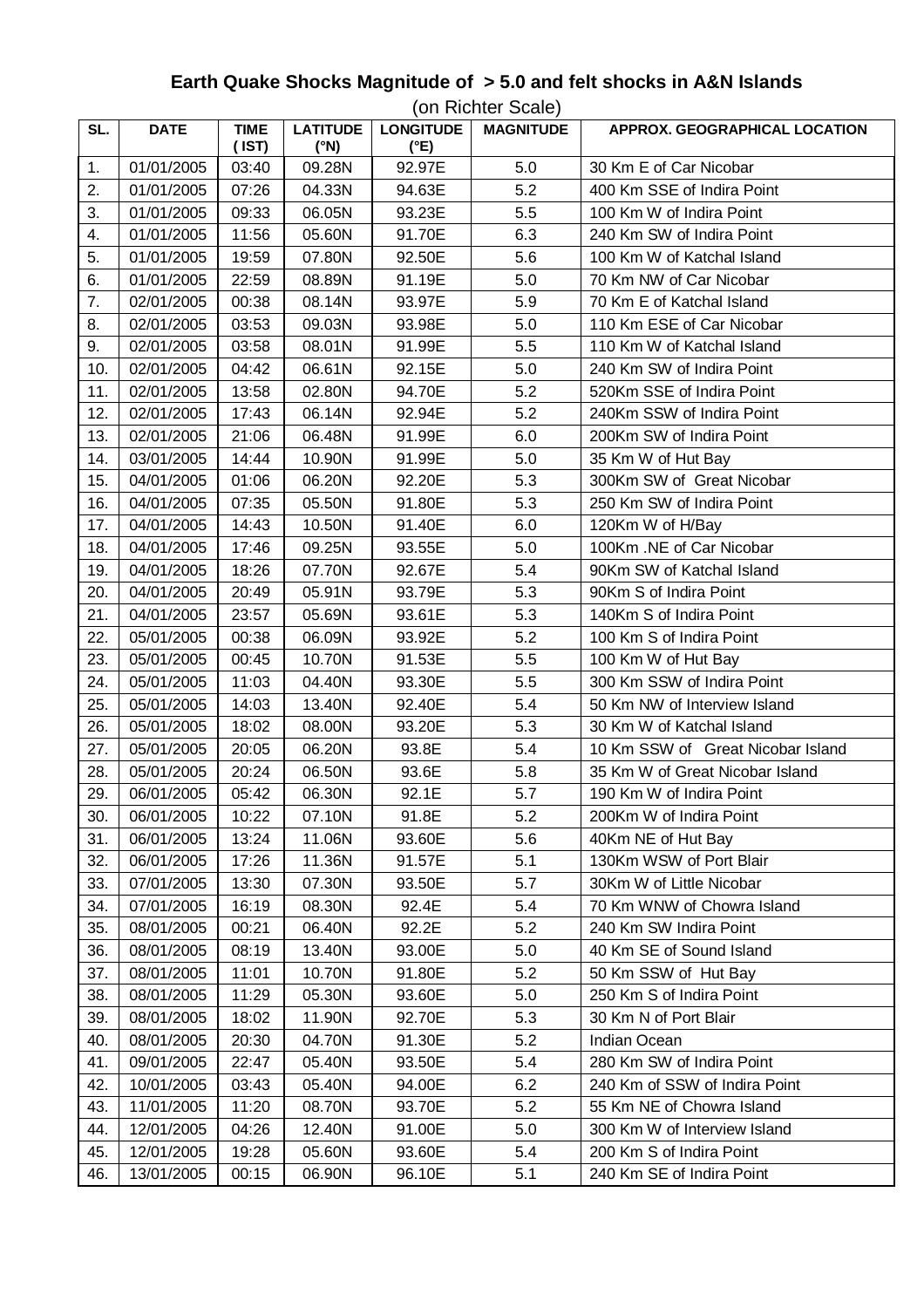| SL. | <b>DATE</b> | <b>TIME</b><br>$($ IST $)$ | <b>LATITUDE</b><br>$(^{\circ}N)$ | <b>LONGITUDE</b><br>$(^{\circ}E)$ | <b>MAGNITUDE</b> | APPROX. GEOGRAPHICAL LOCATION      |
|-----|-------------|----------------------------|----------------------------------|-----------------------------------|------------------|------------------------------------|
| 47. | 13/01/2005  | 11:00                      | 12.20N                           | 92.30E                            | 5.1              | 77 Km NW of Port Blair             |
| 48. | 13/01/2005  | 14:23                      | 06.00N                           | 93.00E                            | 5.1              | 140 Km S of Indira Point           |
| 49. | 14/01/2005  | 21:52                      | 09.3N                            | 93.30E                            | 5.0              | Nicobar Island                     |
| 50. | 14/01/2005  | 23:18                      | 12.2N                            | 92.50E                            | 5.1              | 80 Km NW of Port Blair             |
| 51. | 15/01/2005  | 13:17                      | 15.3N                            | 92.2E                             | 5.4              | 300 Km NNW of Sound Islands        |
| 52. | 20/01/2005  | 02:21                      | 4.5N                             | 92.0E                             | 5.2              | 240 Km SW of Indira Point          |
| 53. | 20/01/2005  | 20:48                      | 13.6N                            | 92.5E                             | 5.0              | 45 Km NW of Interview Islands      |
| 54. | 21/01/2005  | 00:57                      | 07.4N                            | 92.8E                             | 5.2              | 110 Km W of Little Nicobar         |
| 55. | 22/01/2005  | 18:29                      | 6.0N                             | 94.5E                             | 5.0              | 330 Km SW of Indira Point          |
| 56. | 23/01/2005  | 00:08                      | 14.4N                            | 92.0 E                            | 5.0              | 150 Km of Interview Island         |
| 57. | 23/01/2005  | 10:01                      | 5.5N                             | 92.5E                             | 5.1              | 220 Km SW of Indira Point          |
| 58. | 24/01/2005  | 09:47                      | 7.5N                             | 91.8E                             | 6.5              | 220 Km W of Indira Point           |
| 59. | 24/1/2005   | 23:30                      | 9.1N                             | 94.5E                             | 5.0              |                                    |
| 60. | 26/01/2005  | 23:01                      | 8.4N                             | 93.9E                             | 5.7              | East coast of Car Nicobar          |
| 61. | 27/01/2005  | 03:30                      | 1.1 <sub>N</sub>                 | 97.1E                             | 5.4              |                                    |
| 62. | 27/01/2005  | 09:29                      | 7.7N                             | 93.6E                             | 5.4              | Off North coast of Little Nicobar  |
| 63. | 27/01/2005  | 10:52                      | 08.1N                            | 93.1E                             | 5.0              | Near Kamorta Islands               |
| 64. | 27/01/2005  | 12:27                      | 8.8N                             | 93.8E                             | 5.8              | Off North coast of Kamorta Islands |
| 65. | 27/01/2005  | 12:56                      | 8.8N                             | 94.0E                             | 5.6              | Off North coast of Kamorta Islands |
| 66. | 27/01/2005  | 13:06                      | 8.9N                             | 93.9E                             | 5.4              | Off North coast of Kamorta Islands |
| 67. | 27/01/2005  | 13:49                      | 8.8N                             | 93.8E                             | 5.5              | Off North coast of Kamorta Islands |
| 68. | 27/01/2005  | 14:07                      | 9.3N                             | 94.2E                             | 5.1              | Off East coast of Car Nicobar      |
| 69. | 27/01/2005  | 14:12                      | 8.2N                             | 93.2E                             | 5.3              | West coast of Kamorta Islands      |
| 70. | 27/01/2005  | 14:41                      | 7.6N                             | 94.9E                             | 5.1              | Off East coast of Car Nicobar      |
| 71. | 27/01/2005  | 14:56                      | 8.6N                             | 93.9E                             | 5.2              | Off East coast of Kamorta Islands  |
| 72. | 27/01/2005  | 15:23                      | 8.9N                             | 93.9E                             | 5.4              | Off East coast of Car Nicobar      |
| 73. | 27/01/2005  | 16:28                      | 8.8N                             | 94.0E                             | 5.1              | Off East coast of Car Nicobar      |
| 74. | 27/01/2005  | 17:14                      | 8.8N                             | 93.8E                             | 5.0              | Off East coast of Car Nicobar      |
| 75. | 27/01/2005  | 17:18                      | 8.8N                             | 93.8E                             | 5.6              | Off East coast of Car Nicobar      |
| 76. | 27/01/2005  | 20:54                      | 7.6N                             | 96.6E                             | 5.1              | 220 Km East of Indira Point        |
| 77. | 27/01/2005  | 21:05                      | 8.5N                             | 93.8E                             | 5.3              | Off East coast of Kamorta Islands  |
| 78. | 27/01/2005  | 22:29                      | 8.0N                             | 93.4E                             | 5.4              | Off East coast of Kamorta Islands  |
| 79. | 27/01/2005  | 23:11                      | 8.4N                             | 93.5E                             | 5.4              | Off East coast of Kamorta Islands  |
| 80. | 28/01/2005  | 00:23                      | 8.3N                             | 93.8E                             | 5.1              | Off East coast of Kamorta Islands  |
| 81. | 28/01/2005  | 01:40                      | 6.9N                             | 93.8E                             | 5.1              | Off East coast of Great Nicobar    |
| 82. | 28/01/2005  | 01:48                      | 7.3N                             | 92.2E                             | 5.1              | Off West coast of Little Nicobar   |
| 83. | 28/01/2005  | 02:15                      | 8.3N                             | 93.4E                             | 5.2              | Off East coast of Kamorta Islands  |
| 84. | 28/01/2005  | 02:31                      | 9.6N                             | 93.8E                             | 5.2              | Off East coast of Little Andaman   |
| 85. | 28/01/2005  | 03:28                      | 8.0N                             | 94.2E                             | 5.3              | Off East coast of Kamorta Islands  |
| 86. | 28/01/2005  | 04:11                      | 8.8N                             | 93.8E                             | 5.5              | Off East coast of Kamorta Islands  |
| 87. | 28/01/2005  | 04:57                      | 8.5N                             | 93.7E                             | 5.2              | Off East coast of Kamorta Islands  |
| 88. | 28/01/2005  | 09:02                      | 7.2N                             | 92.0E                             | 5.3              | 220 Km W of Little Nicobar         |
| 89. | 28/01/2005  | 10:35                      | 8.5N                             | 94.5E                             | 5.1              | Near Indira Point                  |
| 90. | 28/01/2005  | 11:09                      | 9.6N                             | 95.2E                             | 5.2              | 450 Km E of Great Nicobar          |
| 91. | 28/01/2005  | 11:41                      | 8.7N                             | 93.7E                             | 5.6              | 60 Km NW of Chowra Island          |
| 92. | 28/01/2005  | 13:19                      | 8.3N                             | 93.3E                             | 5.3              | 60 Km W of Chowra Island           |
| 93. | 28/01/2005  | 17:23                      | 8.7N                             | 93.8E                             | 5.4              | 100 Km NW of Chowra Island         |
| 94. | 28/01/2005  | 18:07                      | 8.7N                             | 93.7E                             | 5.2              | 90 Km NW of Chowra Island          |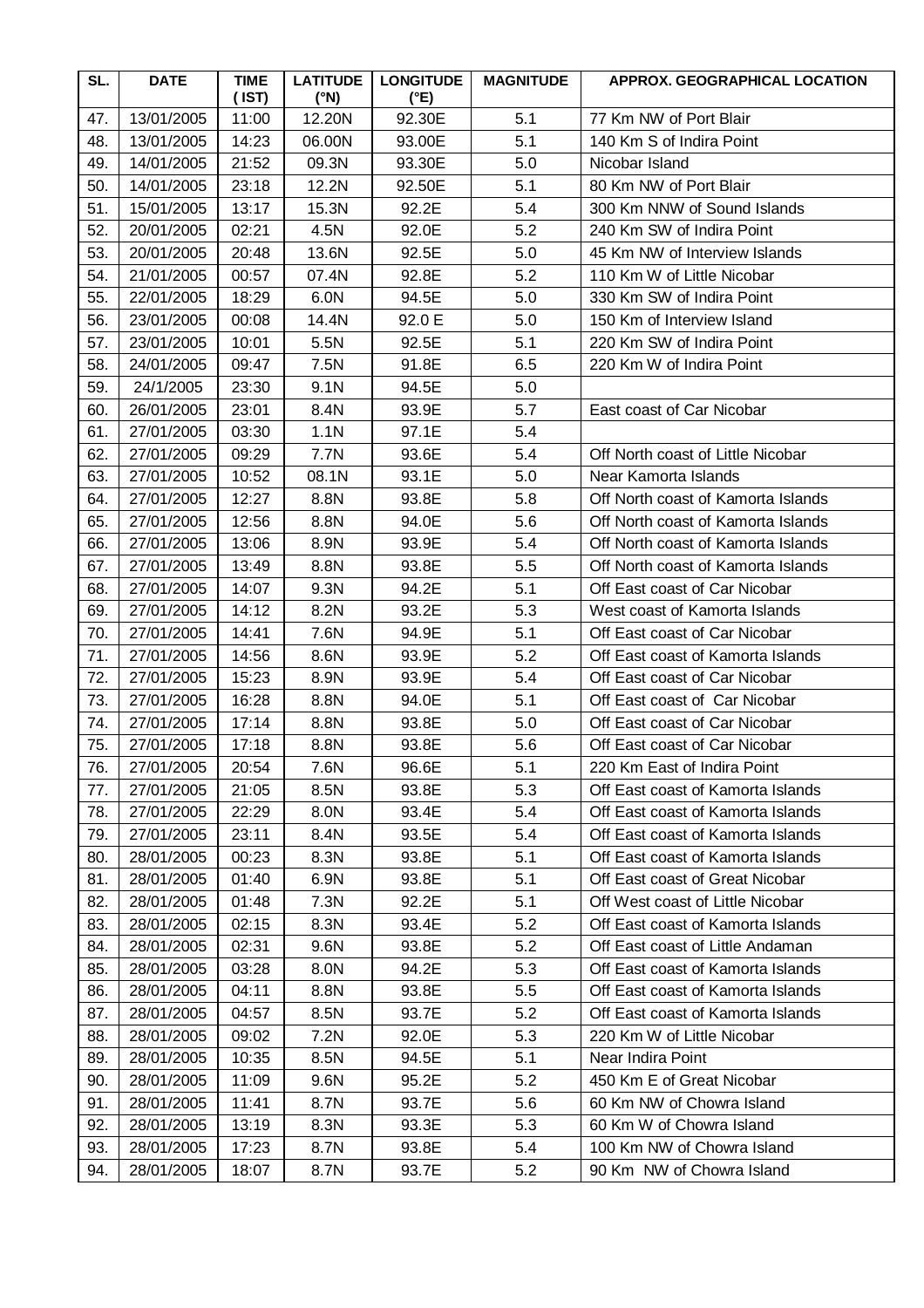| SL.  | <b>DATE</b> | <b>TIME</b><br>(IST) | <b>LATITUDE</b><br>$(^{\circ}N)$ | <b>LONGITUDE</b><br>(°E) | <b>MAGNITUDE</b> | APPROX. GEOGRAPHICAL LOCATION     |
|------|-------------|----------------------|----------------------------------|--------------------------|------------------|-----------------------------------|
| 95.  | 28/01/2005  | 23:20                | 8.3N                             | 94.5E                    | 5.3              | 90 Km E of Chowra Island          |
| 96.  | 29/01/2005  | 00:49                | 8.9N                             | 93.8E                    | 5.4              | 85 Km SE of Car Nicobar           |
| 97.  | 29/01/2005  | 04:06                | 8.6N                             | 93.6E                    | 5.2              | 100 Km SE of Car Nicobar          |
| 98.  | 29/01/2005  | 06:44                | 8.2N                             | 93.2E                    | 5.3              | 50 Km of Katchal Islands          |
| 99.  | 29/01/2005  | 07:20                | 9.2N                             | 95.5E                    | 5.3              | 240 Km E of Car Nicobar           |
| 100  | 29/01/2005  | 09:08                | 9.2N                             | 94.1E                    | 5.4              | 140 Km E of Car Nicobar           |
| 101  | 29/01/2005  | 11:14                | 13.2N                            | 92.7E                    | 5.4              | 70 Km SW of Diglipur (N/A)        |
| 102. | 29/01/2005  | 22:07                | 8.3N                             | 94.3E                    | 5.1              | 60 Km E of Chowra Islands         |
| 103. | 30/01/2005  | 00:36                | 7.8N                             | 92.9E                    | 5.3              | 40 Km SW of Katchal               |
| 104. | 30/01/2005  | 01:39                | 8.7N                             | 93.8E                    | 5.4              | 140 Km SE of Car Nicobar          |
| 105. | 30/01/2005  | 01:59                | 9.9N                             | 94.9E                    | 5.7              | 340 Km SE of Hut bay              |
| 106. | 28/01/2005  | 01:48                | 7.3N                             | 92.2E                    | 5.1              | Off West coast of Little Nicobar  |
| 107. | 28/01/2005  | 02:15                | 8.3N                             | 93.4E                    | 5.2              | Off East coast of Kamorta Islands |
| 108. | 28/01/2005  | 02:31                | 9.6N                             | 93.8E                    | 5.2              | Off East coast of Little Andaman  |
| 109  | 28/01/2005  | 03:28                | 8.0N                             | 94.2E                    | 5.3              | Off East coast of Kamorta Islands |
| 110. | 28/01/2005  | 04:11                | 8.8N                             | 93.8E                    | 5.5              | Off East coast of Kamorta Islands |
| 111  | 28/01/2005  | 04:57                | 8.5N                             | 93.7E                    | 5.2              | Off East coast of Kamorta Islands |
| 112. | 28/01/2005  | 09:02                | 7.2N                             | 92.0E                    | 5.3              | 220 Km W of Little Nicobar        |
| 113. | 28/01/2005  | 10:35                | 8.5N                             | 94.5E                    | 5.1              | Near Indira Point                 |
| 114. | 28/01/2005  | 11:09                | 9.6N                             | 95.2E                    | 5.2              | 450 Km E of Great Nicobar         |
| 115. | 28/01/2005  | 11:41                | 8.7N                             | 93.7E                    | 5.6              | 60 Km NW of Chowra Island         |
| 116. | 28/01/2005  | 13:19                | 8.3N                             | 93.3E                    | 5.3              | 60 Km W of Chowra Island          |
| 117. | 28/01/2005  | 17:23                | 8.7N                             | 93.8E                    | 5.4              | 100 Km NW of Chowra Island        |
| 118. | 28/01/2005  | 18:07                | 8.7N                             | 93.7E                    | 5.2              | 90 Km NW of Chowra Island         |
| 119. | 28/01/2005  | 23:20                | 8.3N                             | 94.5E                    | 5.3              | 90 Km E of Chowra Island          |
| 120. | 29/01/2005  | 00:49                | 8.9N                             | 93.8E                    | 5.4              | 85 Km SE of Car Nicobar           |
| 121  | 29/01/2005  | 04:06                | 8.6N                             | 93.6E                    | 5.2              | 100 Km SE of Car Nicobar          |
| 122. | 29/01/2005  | 06:44                | 8.2N                             | 93.2E                    | 5.3              | 50 Km of Katchal Islands          |
| 123. | 29/01/2005  | 07:20                | 9.2N                             | 95.5E                    | 5.3              | 240 Km E of Car Nicobar           |
| 124. | 29/01/2005  | 09:08                | 9.2N                             | 94.1E                    | 5.4              | 140 Km E of Car Nicobar           |
| 125. | 29/01/2005  | 11:14                | 13.2N                            | 92.7E                    | 5.4              | 70 Km SW of Diglipur (N/A)        |
| 126. | 29/01/2005  | 22:07                | 8.3N                             | 94.3E                    | 5.1              | 60 Km E of Chowra Islands         |
| 127. | 30/01/2005  | 00:36                | 7.8N                             | 92.9E                    | 5.3              | 40 Km SW of Katchal               |
| 128. | 30/01/2005  | 01:39                | 8.7N                             | 93.8E                    | 5.4              | 140 Km SE of Car Nicobar          |
| 129. | 30/01/2005  | 01:59                | 9.9N                             | 94.9E                    | 5.7              | 340 Km SE of Hut bay              |
| 130  | 30/01/2005  | 03:34                | 8.5N                             | 95.4E                    | 5.2              | 300 Km E of Car Nicobar           |
| 131  | 30/01/2005  | 05:37                | 9.1N                             | 94.0E                    | 5.3              | 140 Km SE of Car Nicobar          |
| 132. | 30/01/2005  | 06:04                | 9.0N                             | 94.4E                    | 5.0              | 120 Km SE of Car Nicobar          |
| 133. | 30/01/2005  | 07:56                | 9.3N                             | 94.2E                    | 5.1              | 150Km E of Car Nicobar            |
| 134. | 30/01/2005  | 08:05                | 8.7N                             | 93.8E                    | 5.3              | 100 Km NE of Chowra Islands       |
| 135. | 30/01/2005  | 08:44                | 6.9N                             | 91.9E                    | 5.3              | 190 Km W of Cambell Bay           |
| 136. | 30/01/2005  | 11:56                | 13.8N                            | 92.6E                    | 5.0              | 100 Km NW of Sound Islands        |
| 137. | 30/01/2005  | 12:32                | 13.3N                            | 92.7E                    | 5.0              | 70 Km NW of Sound Islands         |
| 138. | 30/01/2005  | 14:00                | 8.4N                             | 93.4E                    | 5.0              | 50 Km E of Chowra Islands         |
| 139. | 30/01/2005  | 21:03                | 8.6N                             | 93.9E                    | 5.5              | 90 Km E of Chowra Islands         |
| 140. | 31/01/2005  | 03:10                | 11.5N                            | 91.7E                    | 5.1              | 180 Km W of Port Blair            |
| 141. | 31/01/2005  | 22:00                | 8.8N                             | 93.9E                    | 5.2              | East Coast of Car Nicobar         |
| 142. | 01/02/2005  | 06:38                | 8.8N                             | 93.8E                    | 5.3              | East Coast of Car Nicobar         |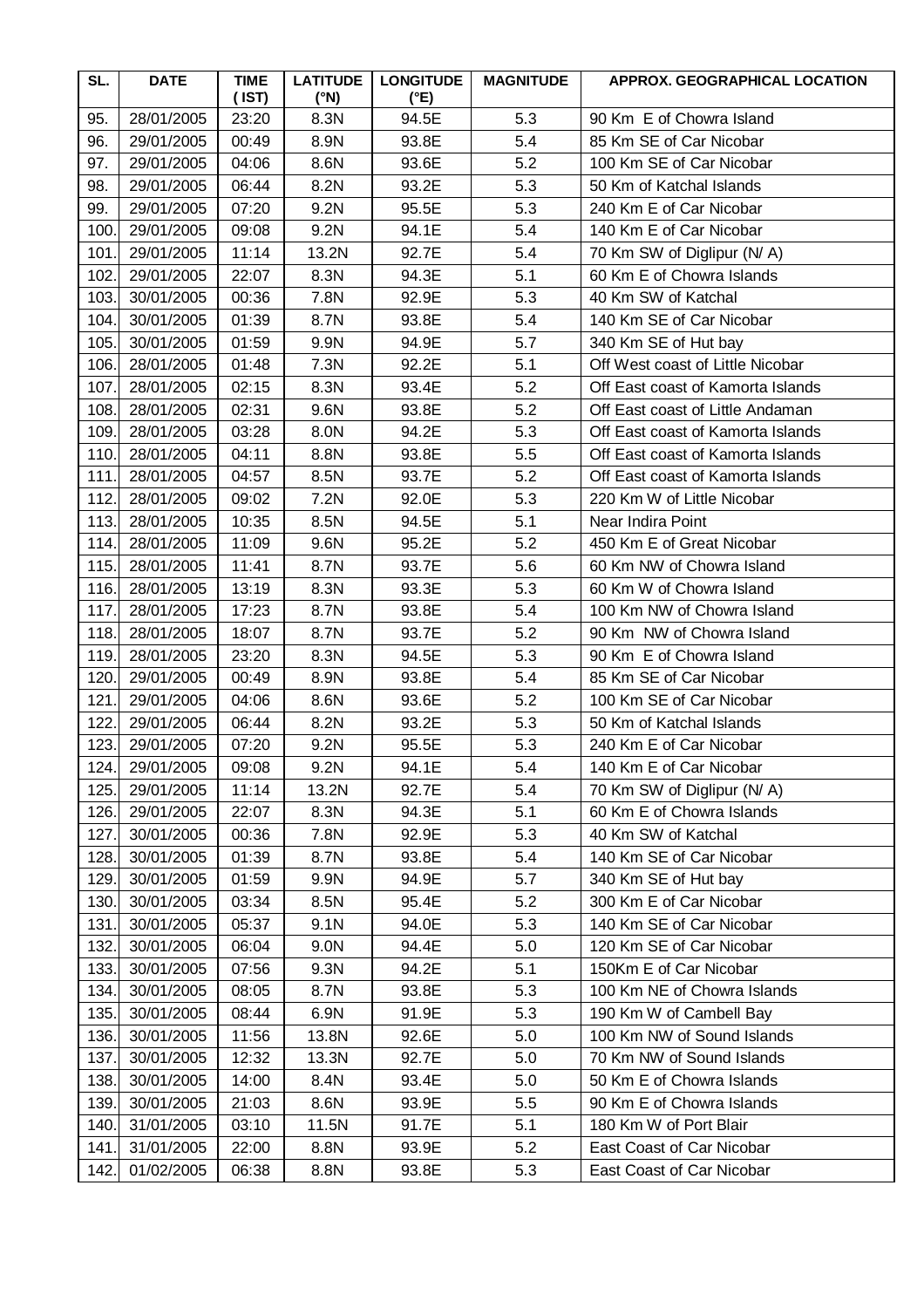| SL.  | <b>DATE</b> | <b>TIME</b><br>$($ IST $)$ | <b>LATITUDE</b><br>$(^{\circ}N)$ | <b>LONGITUDE</b><br>$(^{\circ}E)$ | <b>MAGNITUDE</b> | APPROX. GEOGRAPHICAL LOCATION    |
|------|-------------|----------------------------|----------------------------------|-----------------------------------|------------------|----------------------------------|
| 143. | 01/02/2005  | 16:05                      | 10.3N                            | 94.5E                             | 5.2              | 330Km East of Hut Bay            |
| 144. | 01/02/2005  | 19:25                      | 10.8N                            | 94.8E                             | 5.2              | 360Km East of Hut Bay            |
| 145  | 01/02/2005  | 19:46                      | 6.2N                             | 94.2E                             | 5.2              | 280 Km S of Indira Point         |
| 146. | 02/02/2005  | 07:00                      | 10.1N                            | 94.5E                             | 5.0              | 300Km East of Hut Bay            |
| 147. | 02/02/2005  | 18:53                      | 9.3N                             | 94.4E                             | 5.2              | Off East coast of Car Nicobar    |
| 148. | 03/02/2005  | 02:11                      | 7.2N                             | 92.1E                             | 5.2              | Off West coast of Great Nicobar  |
| 149. | 03/02/2005  | 05:26                      | 9.6N                             | 94.5E                             | 5.1              | Off East coast of Car Nicobar    |
| 150  | 03/02/2005  | 10:21                      | 6.4N                             | 92.1E                             | 5.8              | Off coast of Great Nicobar       |
| 151  | 04/02/2005  | 15:15                      | 8.9N                             | 93.9E                             | 5.5              | Off East coast of Car Nicobar    |
| 152. | 05/02/2005  | 23:06                      | 8.4N                             | 93.6E                             | 5.8              | Off North coast of Kamorta       |
| 153. | 06/02/2005  | 09:54                      | 14.0N                            | 93.0E                             | 5.6              | Off North coast of North Andaman |
| 154. | 06/02/2005  | 11:37                      | 7.7N                             | 94.1E                             | 5.4              | 60 Km SE of Nancowary            |
| 155  | 06/02/2005  | 16:43                      | 8.9N                             | 92.6E                             | 5.1              | North coast of Kamorta           |
| 156. | 07/02/2005  | 05:44                      | 8.2N                             | 93.4E                             | 5.3              | East coast of Kamorta            |
| 157. | 09/02/2005  | 08:16                      | 7.1N                             | 91.9E                             | 5.5              | Off West coast of Great Nicobar  |
| 158. | 09/02/2005  | 18:58                      | 5.0N                             | 93.8E                             | 5.4              | 400 Km S of Indira Point         |
| 159. | 10/02/2005  | 07:05                      | 7.8N                             | 93.3E                             | 5.0              | 50 Km SW of Katchal              |
| 160  | 16/02/2005  | 13:50                      | 8.9N                             | 93.9E                             | 5.6              | Off East coast of Kamorta        |
| 161. | 19/02/2005  | 01:04                      | 6.4N                             | 94.1E                             | 5.7              | Off South coast of Great Nicobar |
| 162. | 20/02/2005  | 17:14                      | 12.0N                            | 92.2E                             | 5.4              | South Andaman                    |
| 163. | 20/02/2005  | 11:40                      | 3.5N                             | 93.7E                             | 5.2              | 250 Km South of Indira Point     |
| 164. | 22/02/2005  | 22:40                      | 11.8N                            | 91.8E                             | 5.6              | 60 Km West of Port Blair         |
| 165  | 24/02/2005  | 13:06                      | 3.9N                             | 94.7E                             | 5.2              | 300 Km South of Indira Point     |
| 166. | 25/02/2005  | 02:11                      | 3.7N                             | 93.8E                             | 5.0              | 340 Km South of Indira Point     |
| 167. | 26/02/2005  | 18:27                      | 4.0N                             | 94.7E                             | 5.9              | 300 Km South of Indira Point     |
| 168. | 11/03/2005  | 18:30                      | 8.8N                             | 93.9E                             | 5.3              | 140Km East of Car Nicobar        |
| 169  | 12/03/2005  | 04:05                      | 5.4N                             | 95.2E                             | 5.5              | 200 Km South of Indira Point     |
| 170. | 13/03/2005  | 04:14                      | 10.0N                            | 92.1E                             | 5.3              | 75km SW of Hut Bay               |
| 171. | 13/03/2005  | 07:49                      | 11.7N                            | 93.0E                             | 5.3              | 40Km East of Port Blair          |
| 172. | 14/03/2005  | 03:43                      | 6.4N                             | 94.0E                             | 5.6              | Off South coast of Great Nicobar |
| 173. | 16/03/2005  | 12:10                      | 5.0N                             | 95.0E                             | 5.3              | 300 Km South of Indira Point     |
| 174. | 18/03/2005  | 04:51                      | 5.7N                             | 94.9E                             | 5.4              | 110 Km SE of Indira Point        |
| 175. | 21/03/2005  | 19:44                      | 12.3N                            | 92.1E                             | 5.0              | Off West coast of Middle Andaman |
| 176. | 22/03/2005  | 15:09                      | 13.2N                            | 92.3E                             | 5.3              | Off West coast of North Andaman  |
| 177  | 23/03/2005  | 14:47                      | 12.6N                            | 92.8E                             | 5.3              | Off West coast of Middle Andaman |
| 178. | 25/03/2005  | 06:35                      | 6.5N                             | 93.9E                             | 5.4              | South of Great Nicobar Island    |
| 179. | 26/03/2005  | 21:10                      | $4.9^{\circ}$ SN                 | 129.5E                            | 5.6              | <b>Bandra Sea</b>                |
| 180  | 03/04/2005  | 03:48                      | 3.4N                             | 92.6E                             | 5.2              | 250 Km South of Indira Point     |
| 181. | 03/04/2005  | 20:13                      | 10.40N                           | 93.1E                             | 5.3              | SE of Little Andaman             |
| 182. | 18/04/2005  | 03:08                      | 10.1N                            | 93.9E                             | 5.0              | Near to Hut Bay                  |
| 183. | 26/04/2005  | 07:46                      | 8.9N                             | 92.2E                             | 5.1              | SW of Car Nicobar                |
| 184. | 27/04/2005  | 07:46                      | 8.9N                             | 92.2E                             | 5.1              | SW of Car Nicobar                |
| 185. | 27/04/2005  | 19:35                      | 8.8N                             | 93.8E                             | 5.2              | Off Sea coast of Great Nicobar   |
| 186. | 04/05/2005  | 08:02                      | 9.7N                             | 91.6E                             | 5.5              | NW of Car Nicobar                |
| 187. | 18/05/2005  | 17:08                      | 5.9N                             | 92.5E                             | 6.1              | Off SW Coast of Great Nicobar    |
| 188. | 22/05/2005  | 04:31                      | 5.3N                             | 93.5E                             | 5.5              | West coast of Great Nicobar      |
| 189. | 26/05/2005  | 15:39                      | 6.2N                             | 92.0E                             | 5.5              | Off South Coast of Great Nicobar |
| 190. | 31/05/2005  | 12:58                      | 6.0N                             | 93.9E                             | 5.0              | Off South Coast of Great Nicobar |